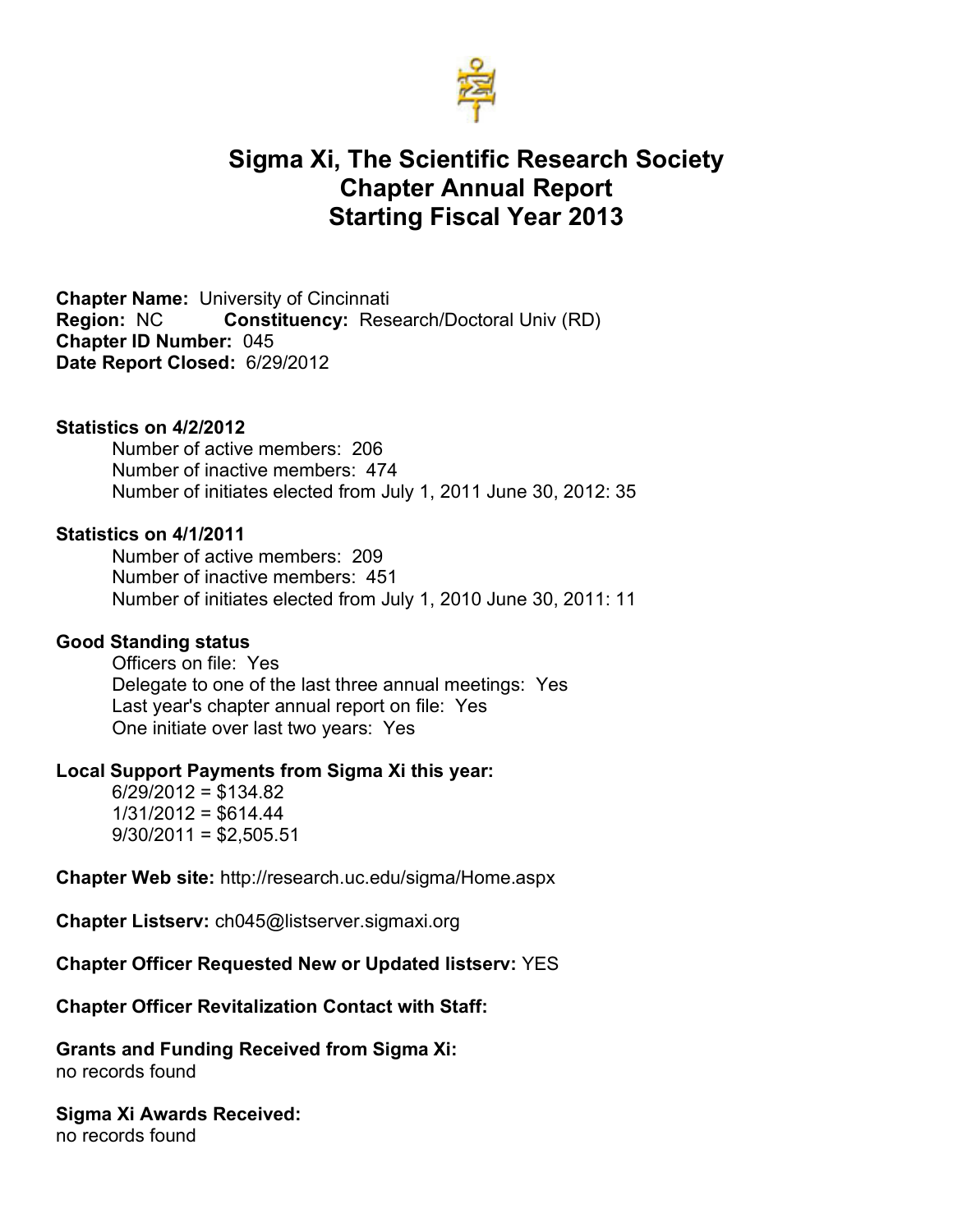# **Chapter Address:**

c/o Ken Tankersly Dept. of Anthropology University of Cincinnati Cincinnati OH 45221

## **Chapter Officers reported for FY2013 July 1, 2012 June 30, 2013**

**President:** Term: FY2013 **President ID:** 920080526 **Name:** Dr. Patrick Limbach **Home Number: Business Number:** 513-556-1871 **Fax Number:** 513-556-9239 **E-mail Address:** Pat.Limbach@uc.edu

**Vice President:** Term: FY2013 **Vice President ID:** 20100450005 **Name:** Dr. Margaret Hanson Ph.D. **Home Number:** 513-931-5965 **Business Number:** 513-556-0524 **Fax Number: E-mail Address:** margaret.hanson@uc.edu

**Secretary:** Term: FY2013 **Secretary ID:** 820450233 **Name:** Dr. Kenneth Tankersley **Home Number: Business Number:** 859-572-7546 **Fax Number: E-mail Address:** tankerkh@uc.edu

**Treasurer:** Term: FY2013 **Treasurer ID:** 20100450003 **Name:** Dr. Stephen Matter Ph.D. **Home Number:** 513-681-3449 **Business Number:** 513-556-9768 **Fax Number: E-mail Address:** mattersf@ucmail.uc.edu

# **No Annual Meeting Delegate For Fiscal Year 2013 was identified.**

# **Chapter Operations:**

Identified new chapter leaders: Yes Increased the number of members involved in/or attending chapter activities? Yes Sent a student to the Sigma Xi Student Research Conference? Yes Developed or maintained a chapter web site? Yes Sent a newsletter or regular communication to members? Yes Sent Electronic newsletter? Yes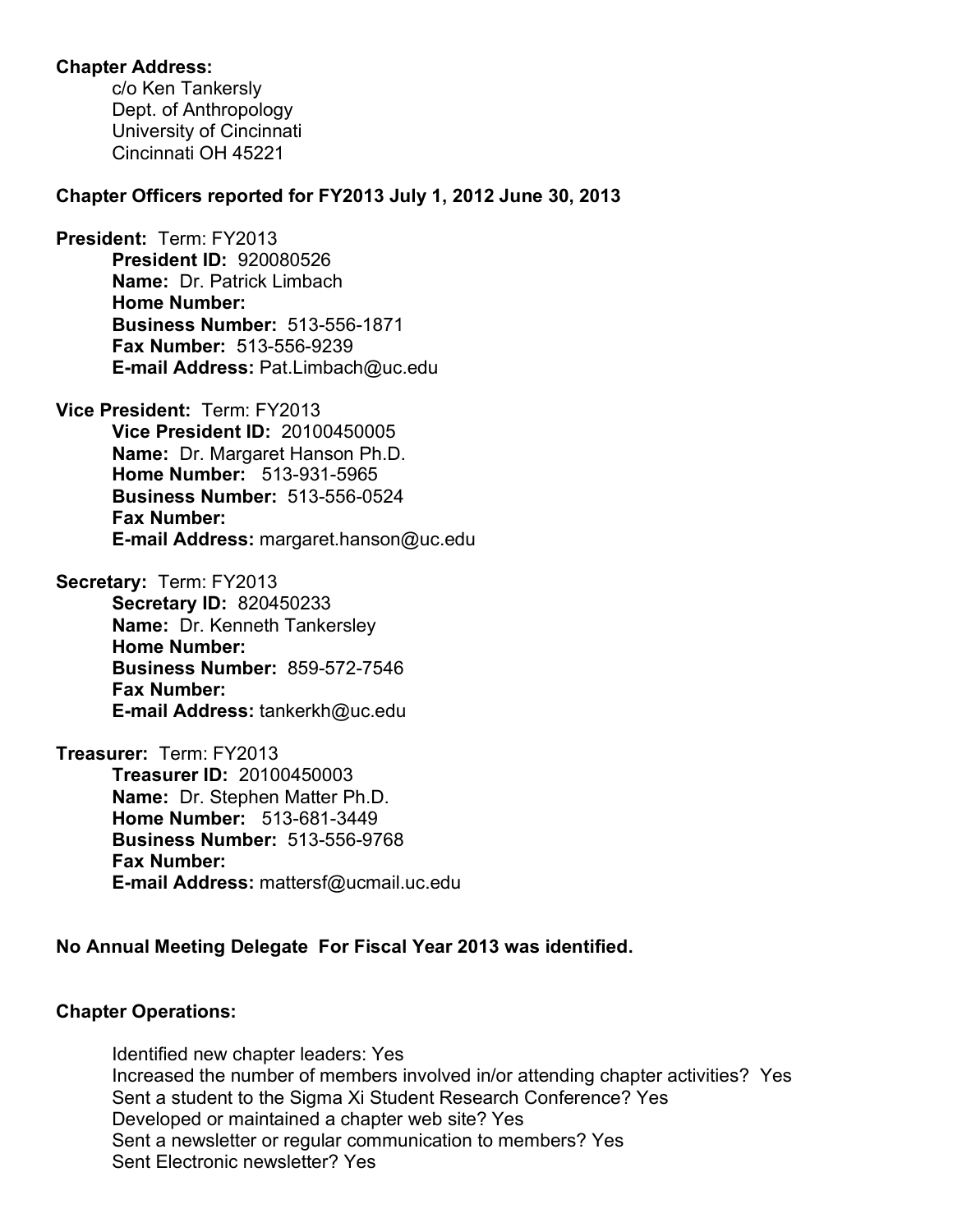Communicated with inactive members? Yes Nominated new faculty or institutional leaders for Sigma Xi membership? Yes Paid initiate fees for new members? Yes Promoted Associate Members? Yes Created new chapter program? Yes Worked on revitalizing the chapter? Yes Worked with another Sigma Xi Chapter? Yes

# **Past Fiscal Year Chapter Activities:**

**ActivityName:** Young Investigator Award Lecture **Participation:** 60 **Participants:** Mostly Sigma Xi members **Cost:** 100 **ChapterFunds:** Yes **InstitutionFunds:** Yes **YearDone:** > 10 years **Description:** Our chapter presents a yearly award to a promising young researcher. The following Autumn the winner presents a public lecture. Kevin Shockley, Associate Professor in the Department of Psychology, was our 2011 winner and gave his lecture in Autumn 2011. The University cost shared the lecture and we recruited student volunteers to help with preparation and execution of the event. Both the VP for Research and the Dean of the Graduate School attended the lecture. **PromotingResearch:** Yes **Recognition:** Yes **AwardFacultyRes:** Yes



**ActivityName:** Young Investigator Award **Participation:** 75 **Participants:** Mostly Sigma Xi members **Cost:** 500 **ChapterFunds:** Yes **InstitutionFunds:** Yes **YearDone:** > 10 years **Description:** We present an award to a promising young faculty member. This year's (2013) winner was Stephanie Rollman, Assistant Professor in Biological Sciences. She was announced as the winner at our Spring Mixer in April 2012 and will deliver her lecture just before our banquet in Autumn 2012.

**PromotingResearch:** Yes **Recognition:** Yes **AwardFacultyRes:** Yes



**ActivityName:** SW Ohio Science Teacher Award **Participation:** 500 **Participants:** Mostly non-members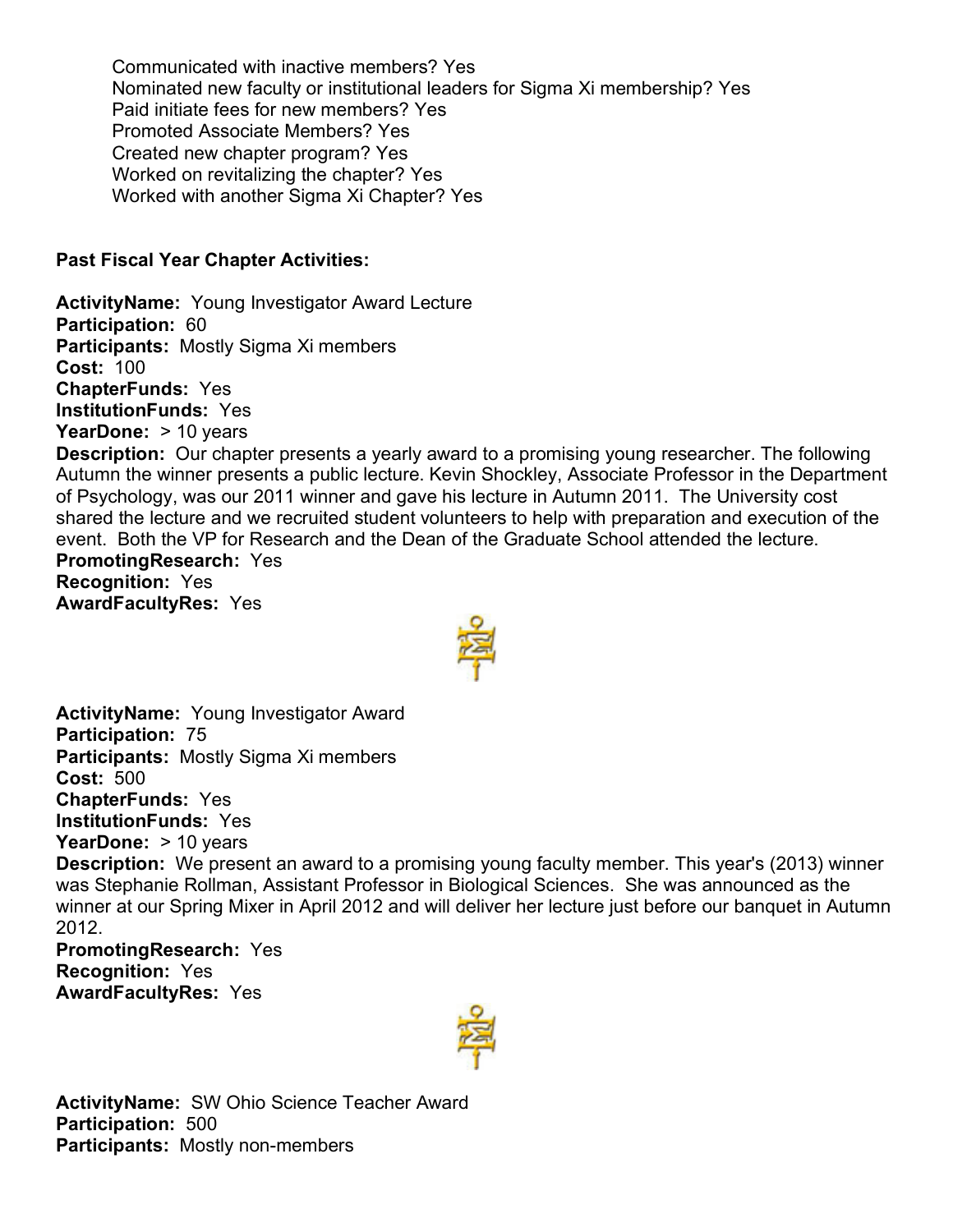**Cost:** 500 **ChapterFunds:** Yes **YearDone:** > 10 years

**Description:** We solicit applications and present an award (annually, beginning in 2011) to an outstanding science teacher in southwest Ohio. Part of the award goes to the awardee and the other part goes to their school's science department to be used for supplies, etc. Sigma Xi chose three winners this year (2012), including Veronica Dean from Mt. Healthy Jr/Sr High School, Elizabeth Briggs from Mariemont High School, and Alfred Rizzo from the Cincinnati School for Creative and Performing Arts. Dr. Vincent Nelson, Associate Dean of CECH and Sigma Xi officer, helped to cofund the awards to leverage SX funds so as to support three teachers and their schools instead of one.

**PromotingResearch:** Yes **ScienceEducPubUnderS:** Yes **ResLocalSchools:** Yes **Recognition:** Yes **AwardK12Teaching:** Yes



**ActivityName:** New Inductees/Annual Sigma Xi Banquet **Participation:** 45 **Participants:** All Sigma Xi members **Cost:** 300 **ChapterFunds:** Yes **InstitutionFunds:** Yes **RegFees:** Yes **YearDone:** > 10 years **Description:** The annual banquet was held in October 2011, immediately following the Young Investigator Lecture. David Butler, President of the UC Chapter, inducted 12 of the 14 new members. **PromotingResearch:** Yes **Recognition:** Yes **AwardFacultyRes:** Yes **AwardGradRes:** Yes



**ActivityName:** Local Grant-in-Aid of Research Awards **Participation:** 24 **Participants:** All Sigma Xi members **Cost:** 9000 **ChapterFunds:** Yes **InstitutionFunds:** Yes **YearDone:** 2-3 years

**Description:** The UC Chapter for the second time offered Grants-In-Aid of Research (GIAR) awards of \$3,000 each to three UC graduate students whose research proposals were top rated by an independent selection committee. The recipients were: 1) Andrew Breidenbach in David Butler's lab. Andrew is part of a musculoskeletal biomedical engineering research group and is working on mechanically stimulating novel biomaterials for tissue engineering to improve tendon repair; 2) Abdul Sheikh in Daria Narmoneva's lab. Abudul is part of a vascular biomedical engineering team and is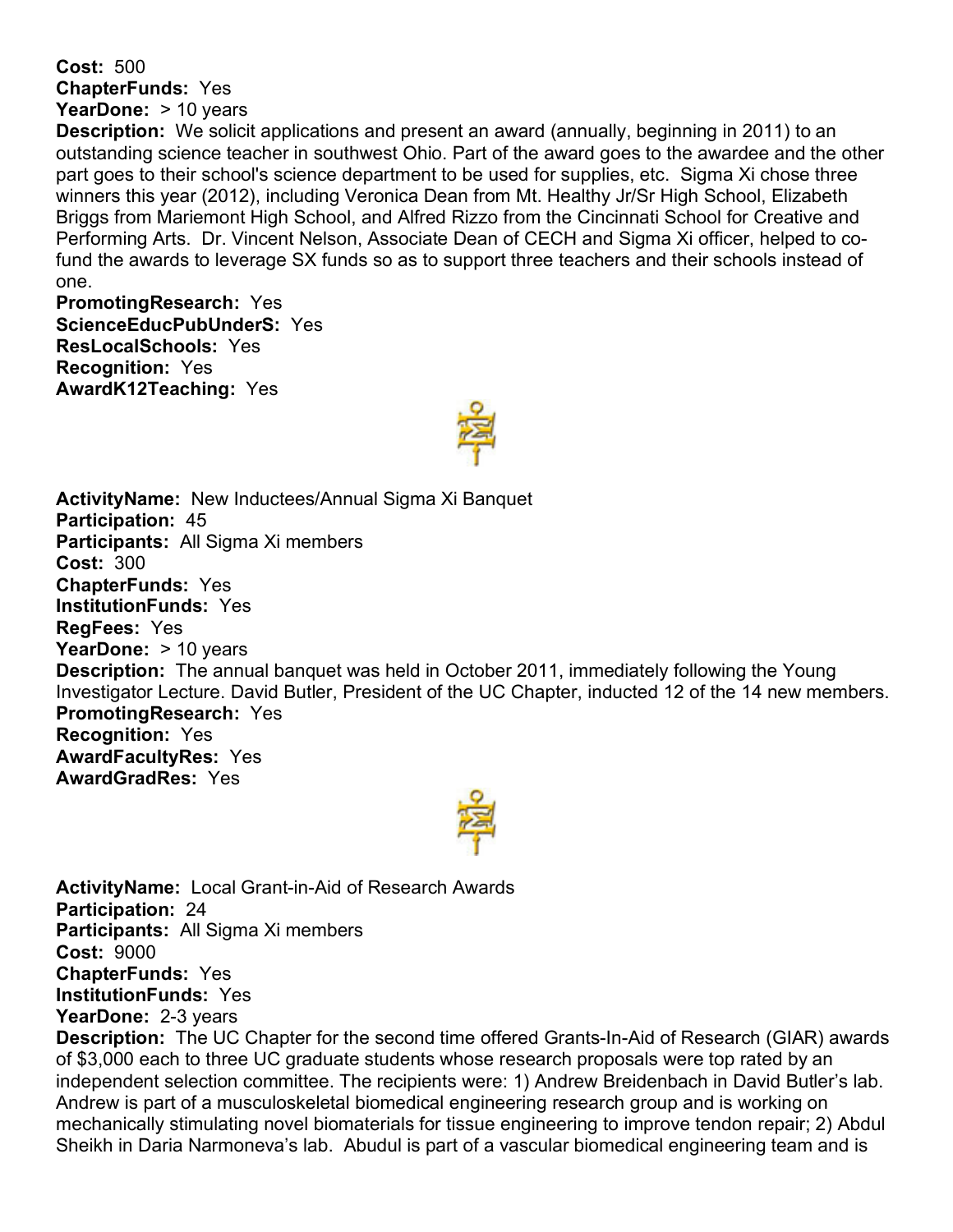developing peptide nanofibers for myocardial regeneration in diabetic cardiomyopathy; and 3) Amie Norton in Bill Connick's lab. Amie is part of a chemistry research group examining heterogeneity in the response of Pt/polymer hybrid films to aqueous perchlorate. UC SX provided \$1000 toward each award, the PI provided \$500 of cost sharing, and the VP's office provided \$1500 toward each award. **PromotingResearch:** Yes

**GradResSymp:** Yes **SuppInterRes:** Yes **Recognition:** Yes **AwardGradRes:** Yes



**ActivityName:** Southwest Ohio Science and Engineering Expo **Participation:** 750 **Participants:** Mostly Sigma Xi members **Cost:** 300 **ChapterFunds:** Yes **YearDone:** 2-3 years

**Description:** The University of Cincinnati held its 8th annual Science & Engineering Expo on March 10, 2012. The expo pays tribute to those teachers who ensure that their students succeed in science and to students with a strong interest in science and engineering. Qualified teachers and area scientists were recruited to serve as volunteer judges and university and corporate sponsors provided funds to cover a wide array of awards in areas like biology, mathematics, computer science and engineering. Sponsored award judges were also selected by the companies or organizations sponsoring the awards. Sigma Xi provided funds for awards to three groups based on assessment by these judges. The UC SX officers plan to enroll their members to serve as judges in the 2013 competition.

**PromotingResearch:** Yes **HSResSymp:** Yes **ScienceEducPubUnderS:** Yes **ResLocalSchools:** Yes **Recognition:** Yes



**ActivityName:** Cincy Science Cafes **Participation:** 300 **Participants:** Some Sigma Xi members

**YearDone:** 1st year

**Description:** The Cincy Science Cafe series, initiated by Colin Thornton, a science buff, and cosponsored by the UC Sigma Xi Chapter has been gaining momentum since its inception in December 2010. Colin has led several science cafes this year, the most recent being on May 14, 2012 at a local restaurant where Judy Burris and Wayne Richards led a café based on their book, "The Secret of Lives of Backyard Bugs." In this case, prizes were awarded including a copy of their book, a family pass to the "International Butterfly Show" at Krohn Conservatory, and two DVD copies of Nova's "The Migration of Butterflies." These cafes have been wonderful opportunities for SX chapter members to interact with local individuals interested in discussing science. The UC SX chapter officers are also exploring the possibility of holding regular cafes on campus throughout the academic year. **PromotingResearch:** Yes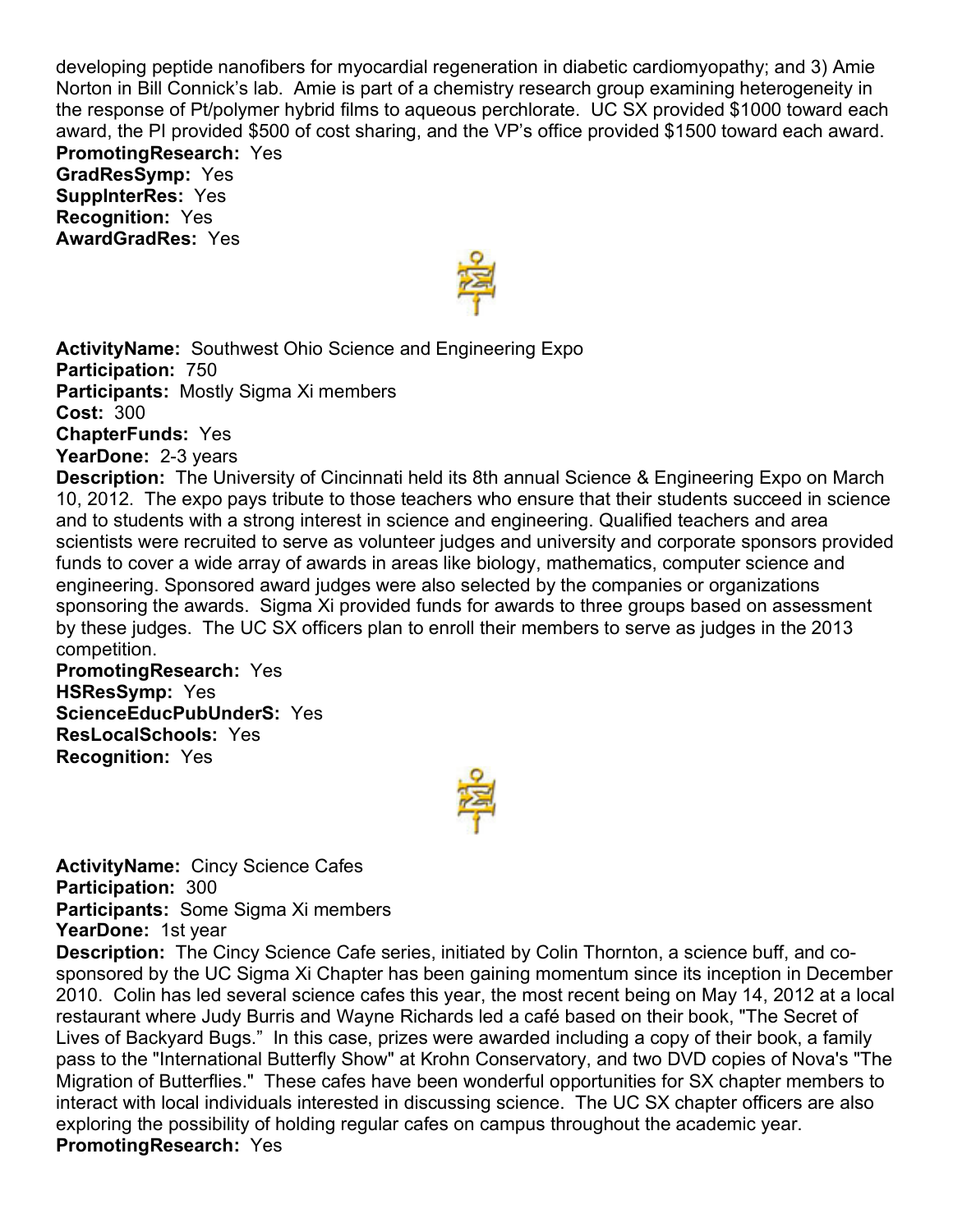**ScienceEducPubUnderS:** Yes **ScienceGenPublic:** Yes **PubPolicySciAdvoc:** Yes **DebatesLocalIssues:** Yes



**ActivityName:** UC Science Friday **Participation:** 15 **Participants:** Mostly Sigma Xi members **YearDone:** 2-3 years

**Description:** Sigma Xi members and non-members have continued very informal get-togethers at the Catskeller campus pub on the last Friday of each month. The event is partly social and partly science. We have begun the sessions by briefly discussing the topic presented that afternoon on NPR's Science Friday. While these have only occurred several Fridays during the year, we hope to make this a regular monthly event in 2012/13.

#### **PromotingResearch:** Yes **LecturesWorkshopProf:** Yes



**ActivityName:** The UC Sigma Xi 2012 Sigma Xi Mixer **Participation:** 50 **Participants:** Mostly Sigma Xi members **Cost:** 800 **ChapterFunds:** Yes **YearDone:** 1st year

**Description:** UC Sigma Xi held their annual mixer on Friday, March 9th, 2012 to recognize winners of the 2012 UC Sigma Xi Awards (Student GIAR, Young Investigator, SW Ohio Teachers of the Year). In addition to full and associate UC Sigma Xi members, other regional colleagues from Miami University and the Cincinnati Federal/Environmental chapters of Sigma Xi attended as our guests. The mixer provided a relaxed, comfortable atmosphere for networking and socializing, and the chapter plans to modify future Sigma Xi chapter gatherings based on feedback gathered from this mixer.

## **PromotingResearch:** Yes **ScienceEducPubUnderS:** Yes **ScienceGenPublic:** Yes **LecturesWorkshopProf:** Yes



**ActivityName:** STEM Tutor Network **Participation:** 15 **Participants:** Some Sigma Xi members **YearDone:** 1st year **Description:** We continue trying to recruit undergraduate and graduate students and faculty mentors to the STEM Tutor Network (Hughes STEM High School, Cincinnati Public Schools, K. Buckingham,